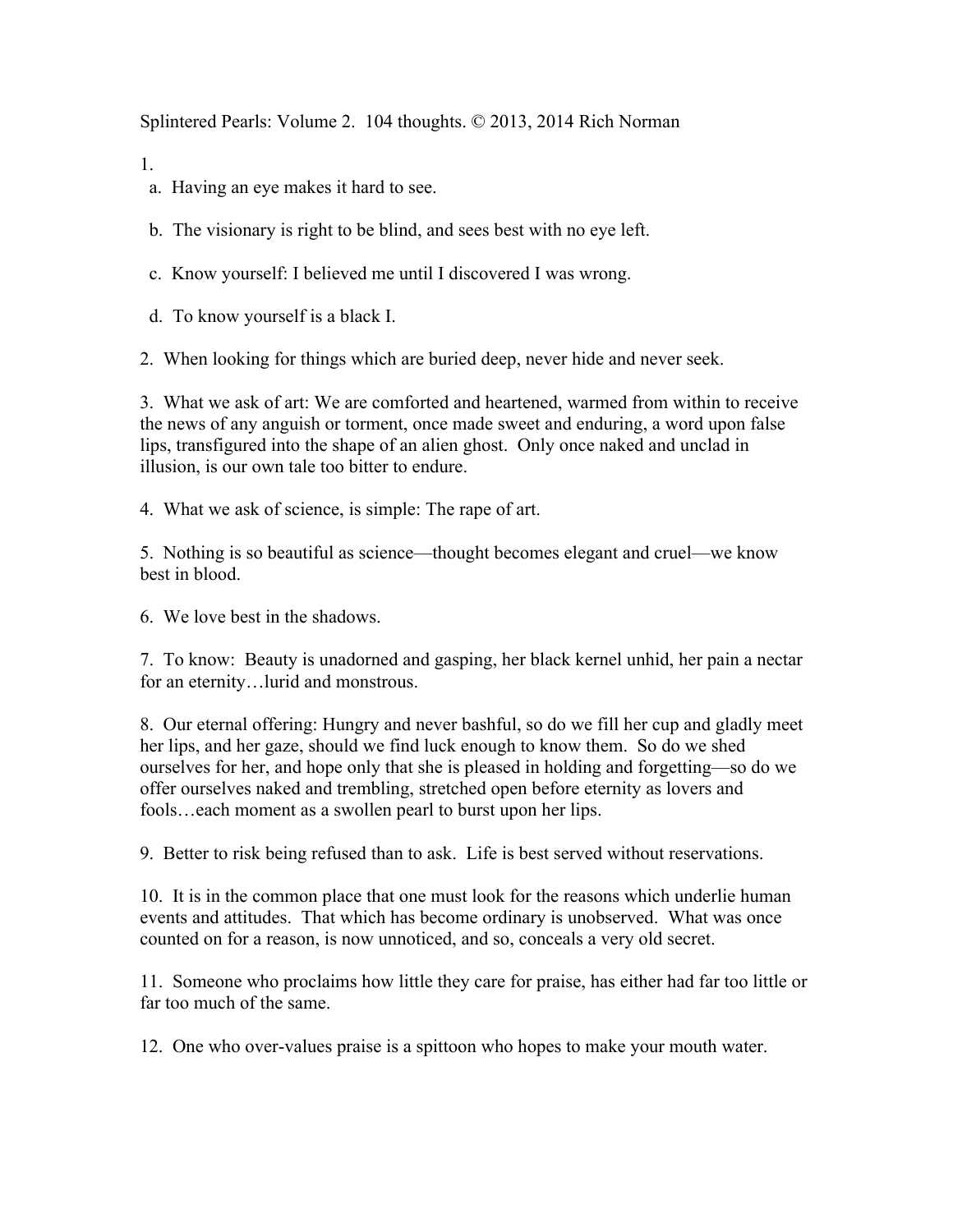13. Ah…how clear and bright are the waters of my happiness, the brook of light which spreads its shining arms around all silent things until they are coaxed to whisper their secret, and reveal their music. No longer bashful, eternity knows we are alone, and spreads the cloth of singing silence upon my shining world, for she knows, I will forget or be forgotten, and cares little which, only that I listen to the shining waters of her happiness, as she bubbles and whispers her joyous longing, her vanishing bashful boast, and shares the chill colors of her bright glowing happiness, as a warm and subtle ghost, purring, bubbling in my ear, wrapping herself around my laughing soul––for a moment, aware, glad and knowing, caught in the folds, of eternity's hidden secret.

*It is the present and future which find voice, substance and form, a careless whisper held in Eternity's covetous solitude.*

14. To console the prattling conscience: "A moment stolen from the present will never be missed."

15. To know one's self is to know the real reasons we worry, and to become the truth the worry hides. To know yourself is to be past worry.

16. The profound lies concealed in the ordinary.

17. Trust yourself and you might do anything––such is our highest hope, and our lowest fear.

18. Pity is the most unflattering and egoistic emotion, and hence, the most seductive. This is how she has coaxed history to name her Virtue, rather than Vice.

19. Nothing is so satisfying as being strong enough to pity another.

20. We help those we love; we laugh at those who refuse help; we pity those undeserving of help.

21. Pity is the highest insult, and the lowest pleasure.

22. There is nothing so painful as that which was dearest, once it has slipped between our fingers.

- 23. Happiness which eludes, becomes pain.
- 24. Once disappointed, happiness is forever bruised.
- 25. Where rage and impotence meet, humor hides.
- 26. When we can not hate, or love aloud––we tease.
- 27. What of evil can not be heard…humor feigns jest.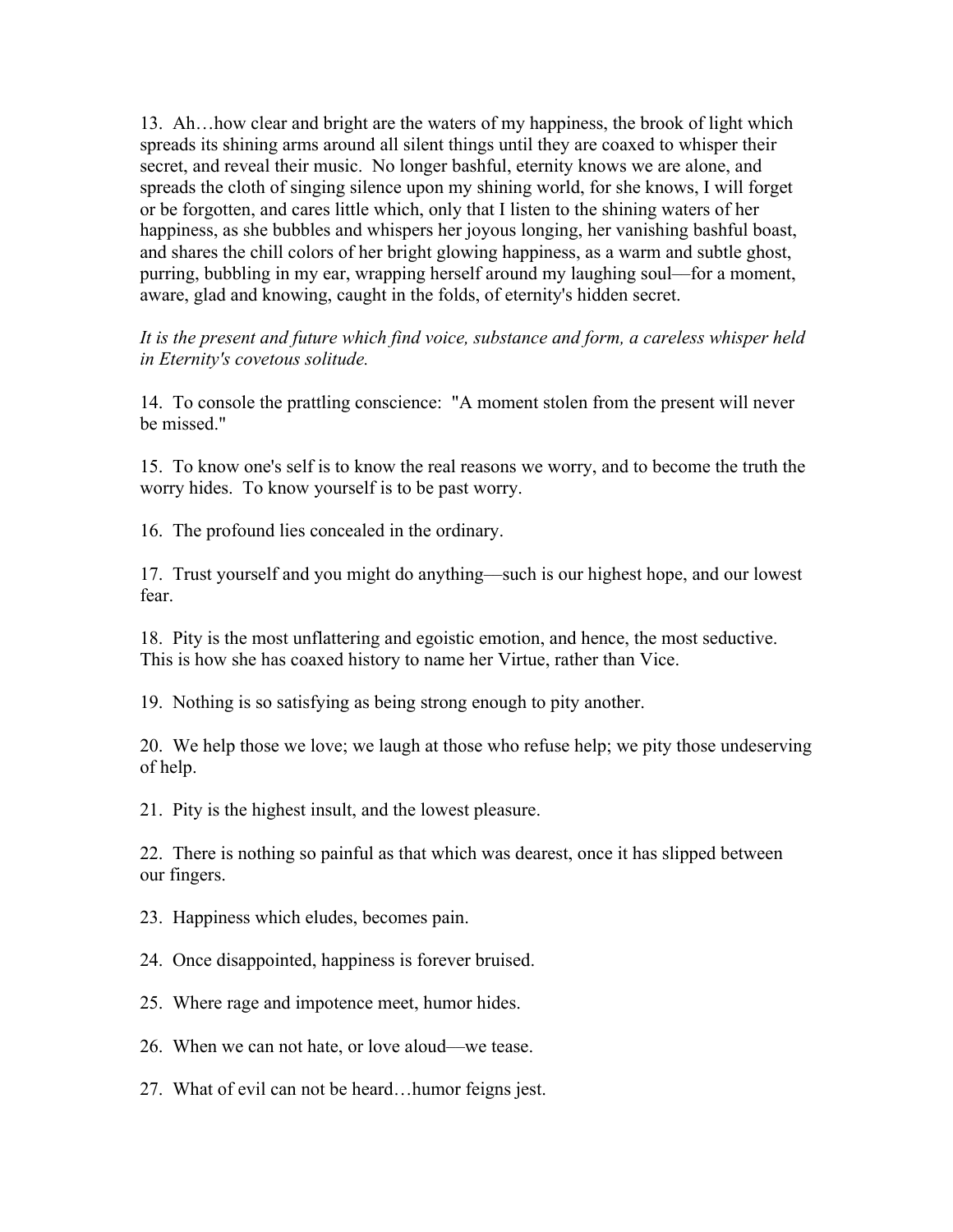28. Humor knows: "clever" is cruelty concealed…but not too well.

29.

 a. We often speak and hear, in the arrogance of solipsism. One tells a story to please and flatter one's self, and another hears it about himself, and imagines a veiled reproach aimed at his conduct.

 b. It is the most clever method of insult to leave the task to the hearer, and never to reproach another to instruct, but instead, to reproach one's self.

30. It is easiest to appear kind and keep a friend at a distance with wit and indirect conversation. It is hardest to brave the storm and risk being understood.

31. Most conversation is guided by what we wish to avoid.

32. A topic chosen for thought or conversation is selected for what it is not.

33. We observe ourselves only when it is safe to look.

34. It is the highest form of courtesy to be selectively absentminded, and never to listen too well.

35. The only thing more obtrusive than good advice, is repeating it after the fact.

36. We despise he who is right, and despise most, he who is right, and knows it.

37. "I do not care to be right––only that you may cease justifying your error with yet another."

38. What we will not see, we will not change. What we will not change, becomes us let us be sure we look the better for it.

39. What is prideful and unwise may yet and still be what is healthiest for the soul––our unsightly virtue.

40. "I would be a liar not to indulge myself."––such is the glad hunger of true friendship.

41. Courtesy insults life.

42. When we are still and listen, when we care enough to hear and take pause, we come closest to understanding, nearest to the nuance of true meaning, and closer still, to the casual truth of mortal insult.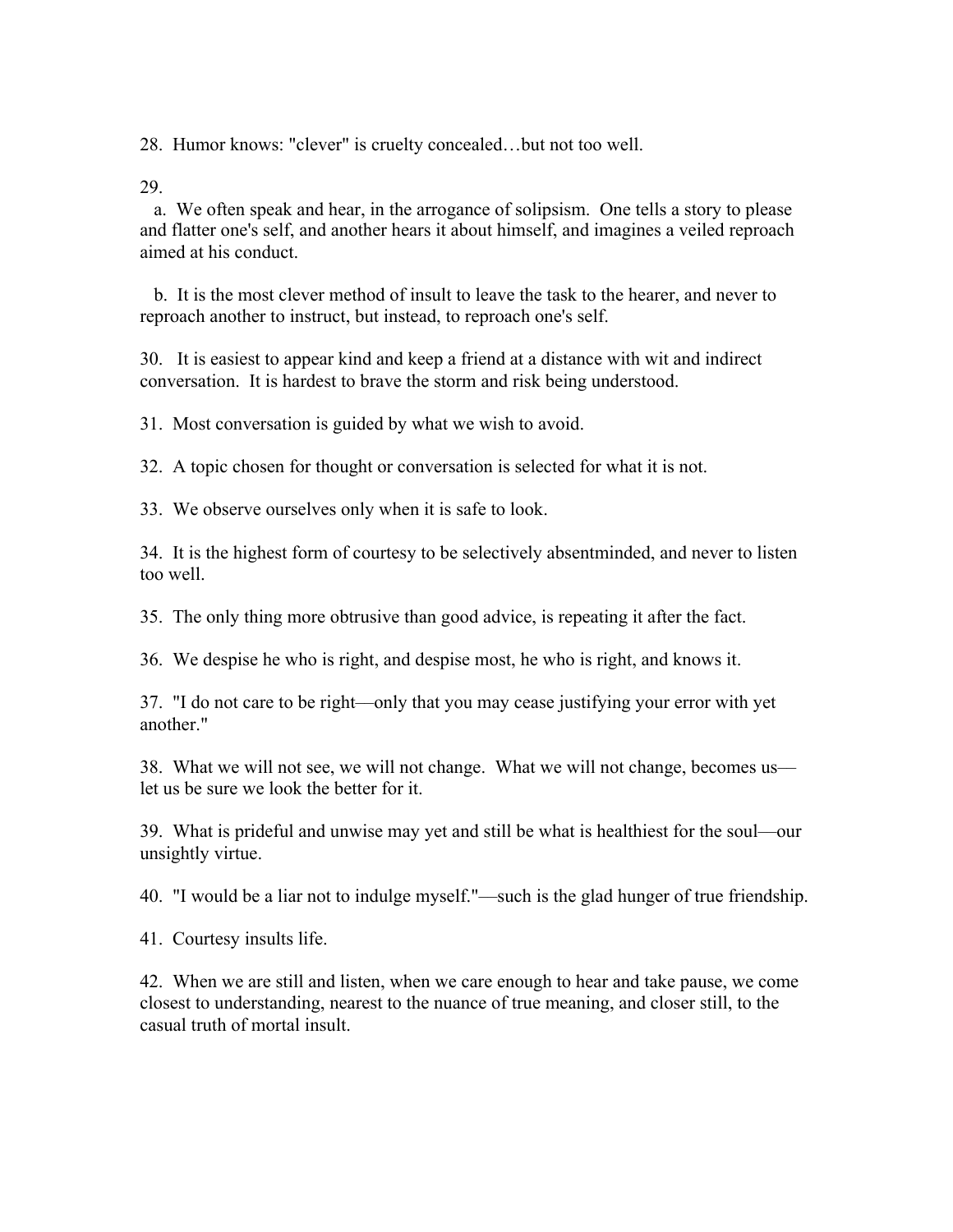43. When we approach someone nearly enough to appreciate, we are also close enough to refuse, and so, are in the most tender spot of all––this is the place where true friendship lives.

44. Here in this meadow spun of Evening's thread and moon-drops suspended in dew and frost, where the most bashful and brash mists and scents of heaven stir together, sumptuous, unnoticed and unseen…and all the sweeter for it––this is the meadow of our tender forgetting: Time's present.

45. Of amber days and evening light poured into dusk's ample cup of purple black, so does our sky answer us in forgetfulness which is pure, and does not yet know––so do the old, imagine youth.

46. We pity that which we may not despise.

47. The psychologist is a burglar of the soul: "Let us creep into our night and see what has been stolen."

48. Behaviorism is psychology, without psychology. Their motto: "We only acknowledge appearances." As a result, they may hide every human ugliness, cruelty and falsehood in their nature, and exercise them on others, while remaining safe from their own observation.

49. Behaviorist "insight"–– When someone ill is exposed to what they find, as a result of their sickness to be most painful and intolerable, if you persist, they will surrender–– or–– "If I hurt you enough, you will let me." Behaviorists are sadists without insight enough to notice.

50. When a behaviorist stops short of finding the underlying causes, it is because they will discover, they themselves behave this way for a reason: Pleasure.

51. That which is unseen, is unchallenged, and so, is most enduring.

- 52. What is hidden is timeless.
- 53. To ignore, is to preserve.
- 54. That which is hidden is never realized, and so, always apparent.
- 55. We are defined by what we refuse…the rest is an accident of appearance.

56. We collect what we are, after deciding what we are not.

57. Self identity is a blind reversal––we choose what we are, to conceal what we wish we weren't.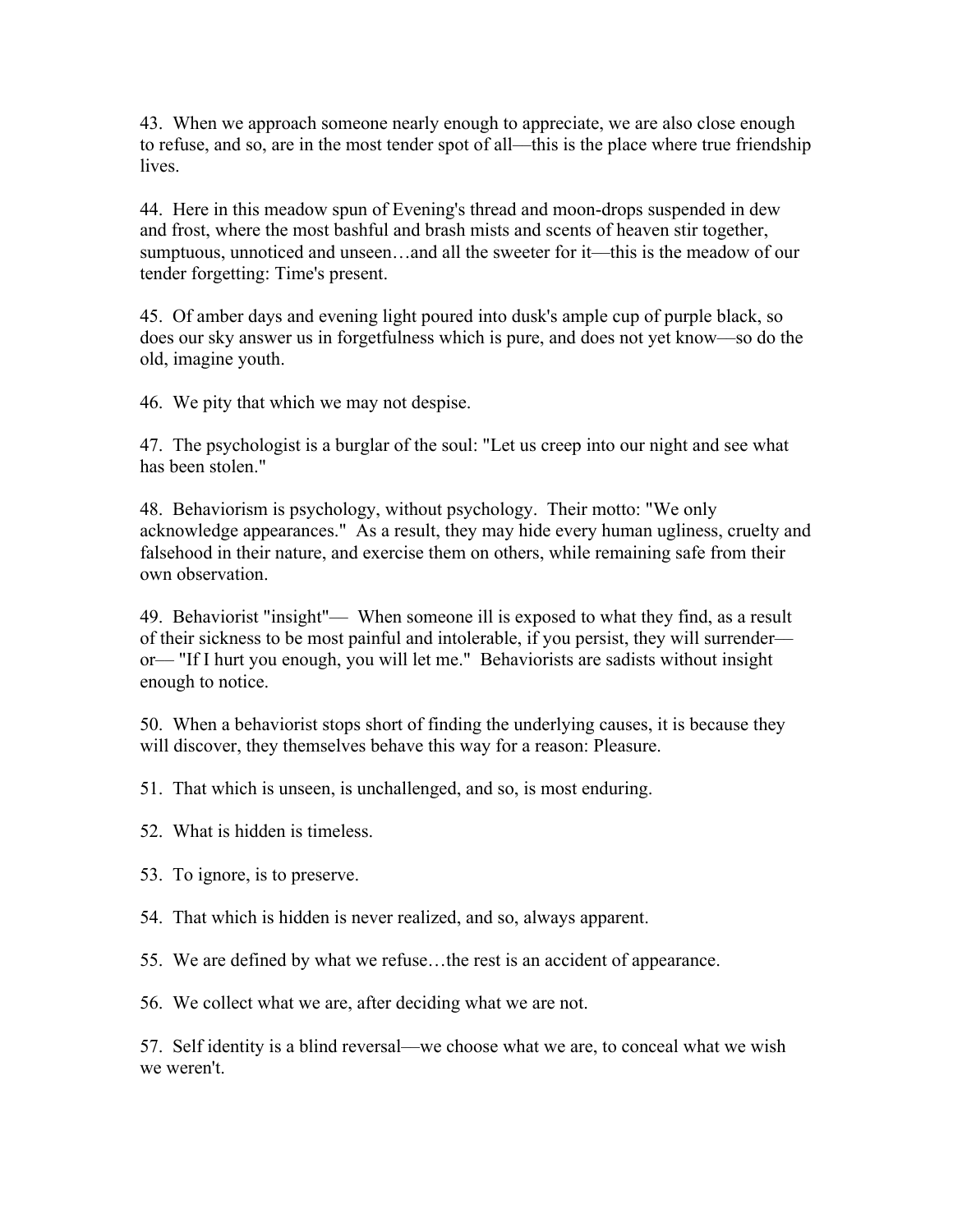58. It is the tender heart, which is the birthplace of hate.

59. That which is concealed stains time.

60. Virtue? Kindness often feigns respect to conceal cowardice. Silence: the golden lie– –the unseen, unspoken currency––of fear.

61. The human soul is a shadow most vile, which becomes beautiful in discovering the fact.

62. The writer is hopeful and hopeless, arrogant as starlight. He knows his infinite sun will soon again be swallowed in blackness, reduced from its white boiling fury to a frozen pin prick in a black fist, a tiny puncture of light which might travel, endlessly speeding through, puncturing the darkness of Time's dense eternity, long after he is gone, this light from which the dead had long ago parted, might first find your eye.

63. A dew drop drinks in Morning's sultry breath, until it grows fat, heavy and ripe, round and full enough for the earth to draw its hunger upward, and pluck its sweetness to earth. So might our longing, pluck loose the promise of our days.

64. Knowledge is the result of passion fruitfully applied, but is often itself poisonous or inedible. Wisdom is knowledge made fruitful.

65. The knowing have the facts, but the wise know what to do with them.

66. A knowledgable man posses the facts. A wise man understands their meaning.

67. "If I understood myself, I would no longer believe me." Hubris has found strength lies in ignorance.

68. "I defend myself from the sight of myself, and believe." Ego defense is unsightly.

69. An all consuming culture: The American ethos is an opportunistic infection––the sort of "culture" which grows anywhere and consumes its host.

70. A mold of human character: American culture is worth incubated in the damp furnace of greed, and although it grows quickly, as mold, it is utterly without value.

71. Greed believes money is worth, and so, has no value.

72. Greed is valueless.

73. We are a full hand which grasps an imagining, the voice we hear in time's vacuum.

74. The immorality of justice––What is moral and what is just are often at odds.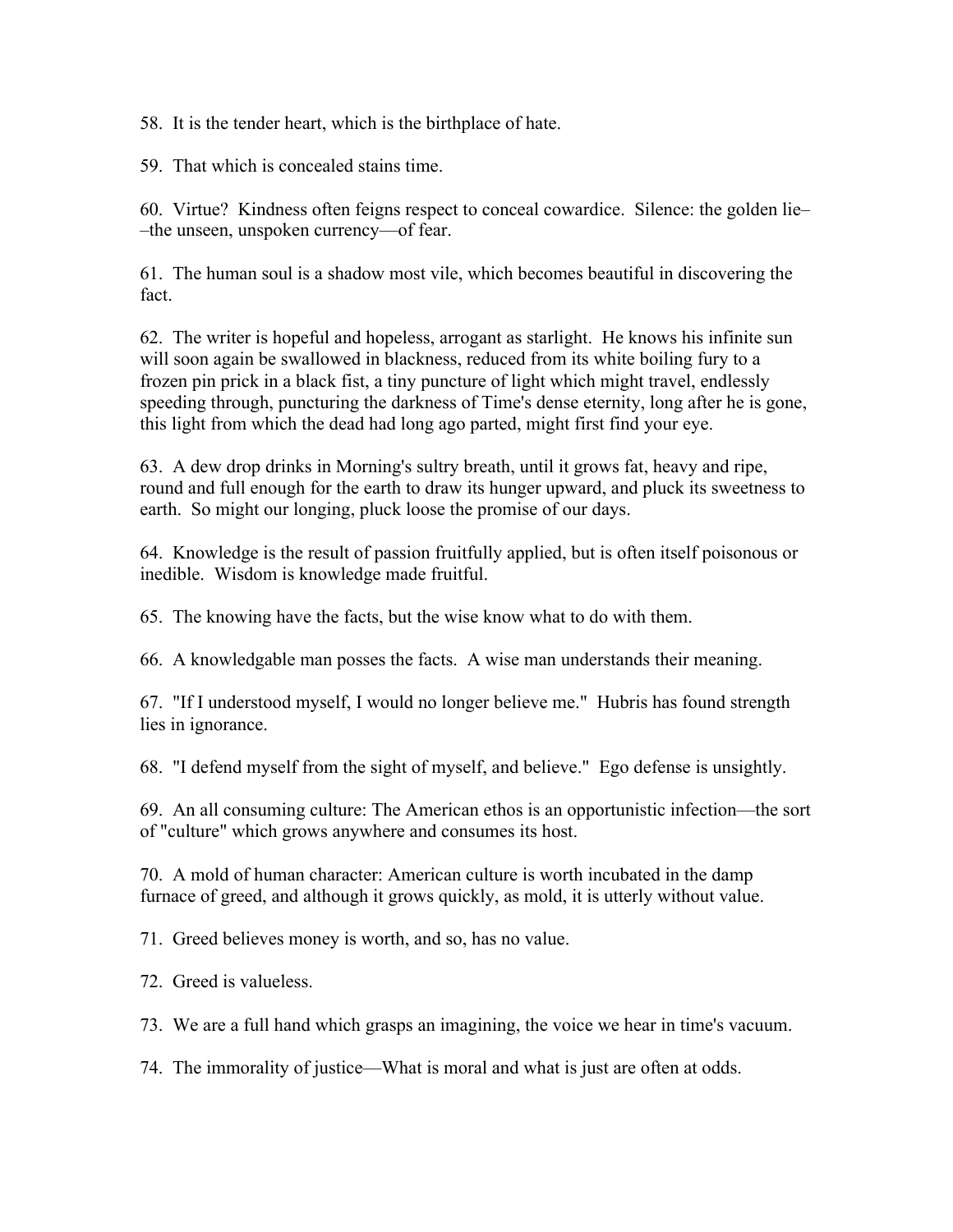- 75. To punish is just pleasure.
- 76. To mistake profit for value is to be at a loss.
- 77. "I follow no one." All leaders know one smarter than the rest.
- 78. To believe in yourself is to follow no one.
- 79. Who else do you really know? No one, knows one better.
- 80. An immoral admission: Punishment is just––I am a just man––Fear me!
- 81. "I am just a man." Have any more dangerous words ever been spoken?
- 82.
	- a. When we understand our hope, we name it purpose.
	- b. Sometimes, to name a lie, is to find a true road.
	- c. Hope lies in purpose.

83. To need other people is to create the world––a hollow cruel facade, a disappointment and an empty thing. To create yourself, is to discover the world has become beautiful, a voluptuous accident which follows after you, a secondary aftereffect which seeks your attention, a beautiful irrelevance––like other people.

84. To believe in yourself is to create the universe, to doubt yourself is to impoverish the world.

85. Only the excellent are worthy of belief. Confidence begets excellence, after words.

86. Philosophy without psychology is an intricate and beautiful home with no foundation and crooked floors.

87. The best philosophy is psychology which remains beautiful, and so, only lies a little.

88. The best psychology is an insult with beautiful results.

89. Great systems of philosophical thought are monstrous contradictions waiting to unravel––lurid contraptions masquerading as simplicity. Great philosophical thinking is a simple method, a flexible tool for unraveling each various truth. One becomes ever more complex to encompass the world, the other, cleaves the world's complexities into their simple constituents.

90. One who synthesizes many philosophies into one, compromises them all. A good idea, is an act of creation, not of compromise. Truth is a mother, not a bastard.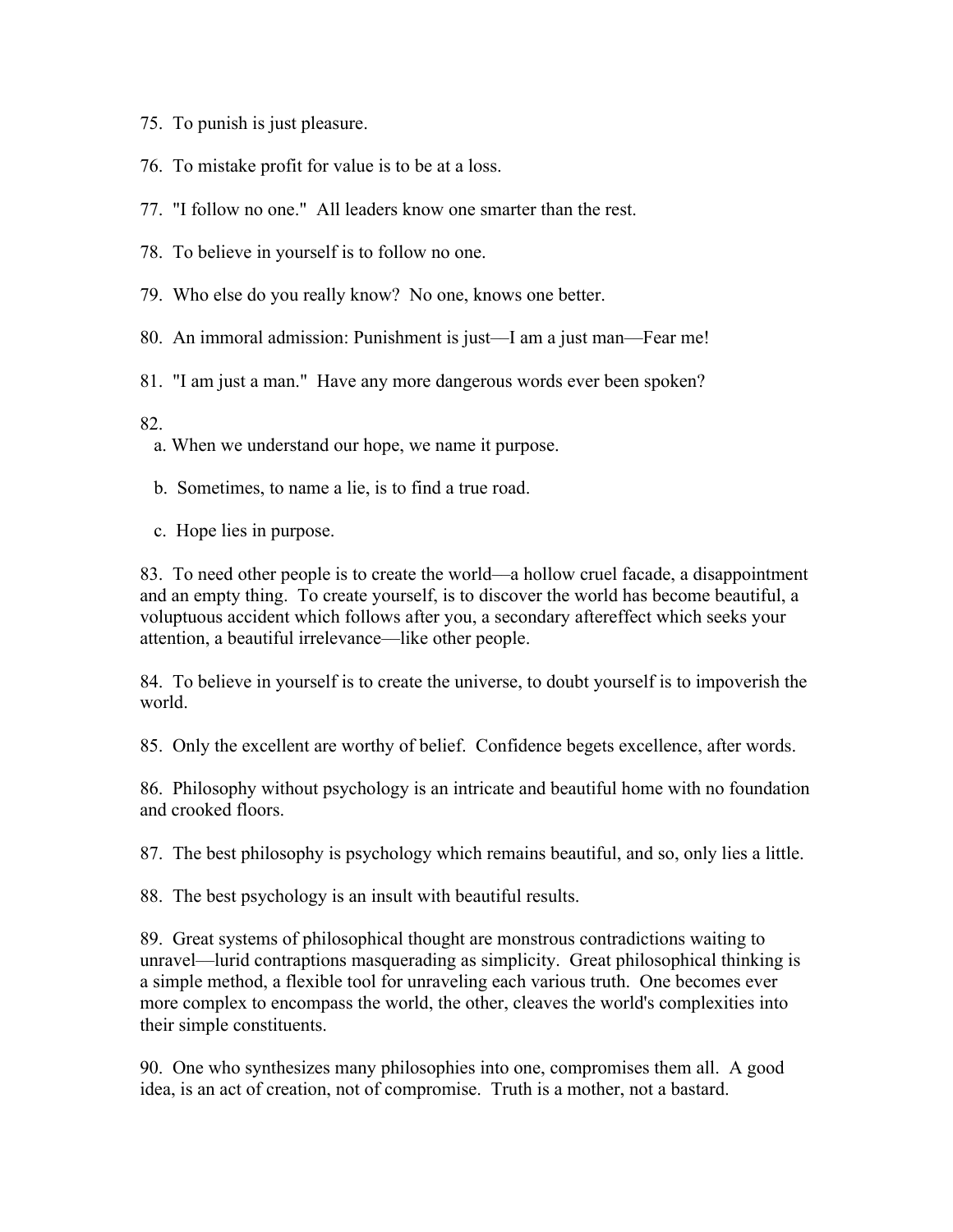91. Even the most lowly fisherman is blessed, his world a simple perfection amongst setting sun, now painted and pure, anointed, returning to a familiar shore, he slowly dips his ore into a pool of golden light.

92. From the break we may yet know an end: To find the wound has struck the man dead, and left in his place, a child most becoming.

93. I Will Not

Struggle is complexity A convolution hungry for ending And in defeat––simplicity wakes A pause which enfolds all splintered things Truth is a broken knot.

94. To peer out from the cave of humanity and cast our vision into the world: to dream the world awake with new eyes: to discover that it is we who have been dreamt, the dreamer gladly spilt into form amongst his imaginings.

95. It is a man's conscience which bleeds fear into his ear at the thought of our unknown. Death is a question unknowable, and as an ink blot, we see but our self reflected, accepted and rejected, in its hidden folds.

96. The most potent soul refuses nothing, and in the taste of even blood, finds seduction. Beauty is but a wound strength might gladly suffer. Who else is able?

97. Life requires risk…if she survives.

98. Domination is but a manifestation of impotence. Who but one refused could be seduced my this ugliness?

99. The abyss is that foolish cleft where we have refused the fact of our happiness.

100. It is we who dream our Gods awake...at last!...reason to believe my prayers will be answered! I have heard them!

101. The sun is setting, the day now over mellow, as honey drips from the spoon, slowly yielding her heart of sweet longing into the next...and so evening will swallow the day, cool her and hold her in silence...until the first drops of new heat spill up from the lost soul of knowing, and kiss the next memory awake. Good night, my friend.

102. Trust rises upon a cloud, her steps too subtle to pierce, as light held in silence, she might tread even upon the heavens themselves, un-betrayed.